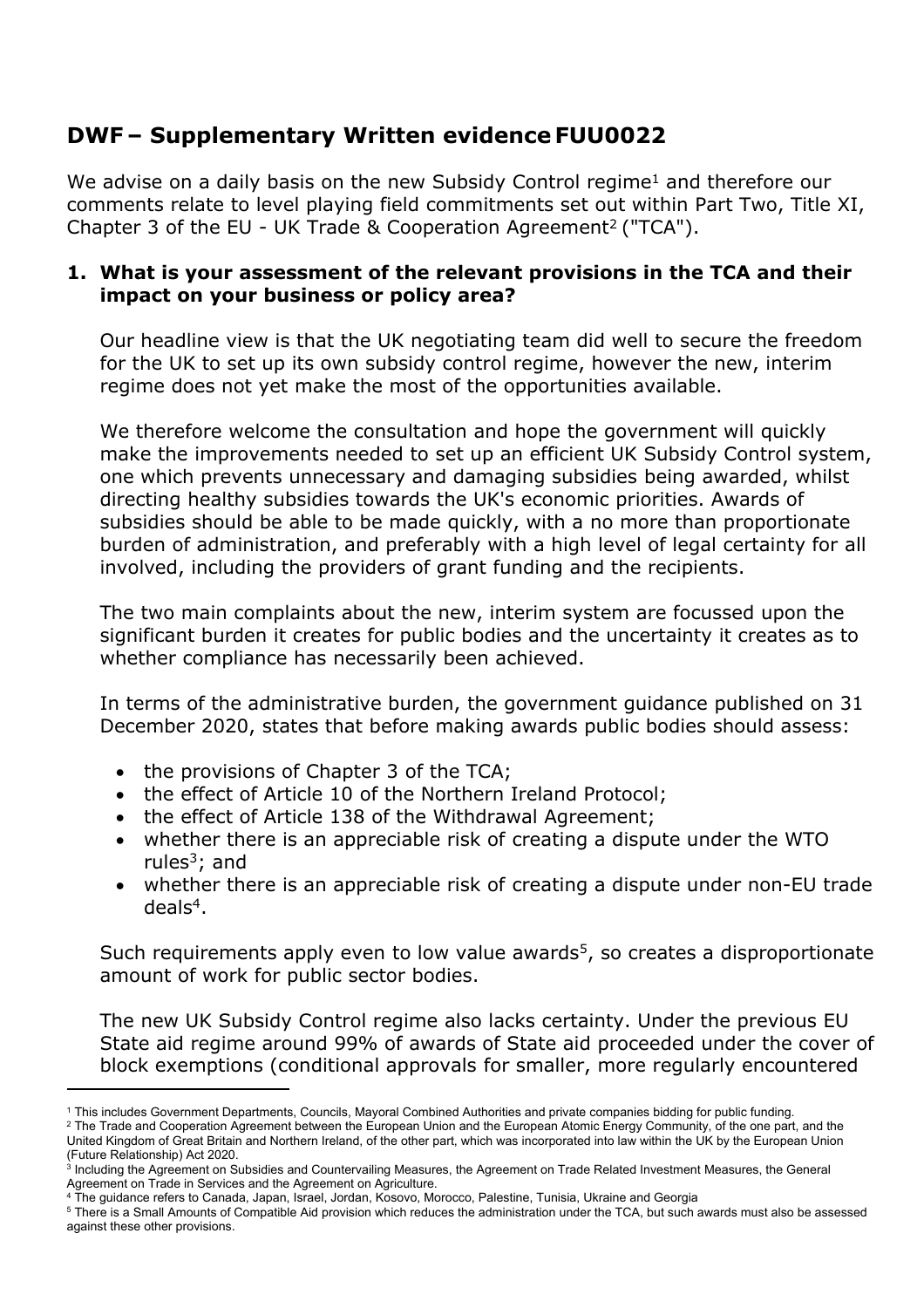or "routine" forms of aid)<sup>6</sup>. Provided all relevant terms were met the funder and the recipient knew the award was lawful.

There are no block exemptions under the UK regime. Instead public bodies are required to assess measures against six Common Principles listed at Article 3.4 of the TCA. By way of example, the second Common Principle requires that "subsidies are proportionate and limited to what is necessary to achieve the objective".

The terms are not defined nor, at this time, are there any Court decisions to assist with the interpretation of these requirements. Therefore a risk assessment has to be carried out. This creates uncertainty, which could be easily resolved in 99% of cases by setting up safe harbours for lower value, more regularly encountered awards of aid.

There are advantages to the new system. Whereas EU State aid law was prescriptive and some block exemptions overly bureaucratic, the new system allows more opportunities for funding to proceed. Indeed, we welcome the deregulation for awards which would previously have been outside block exemptions.

Most significantly however, we believe that putting in place some form of UK "safe harbours" instrument need not compromise the new-found flexibility to move faster and with less prescription than the EU system for larger awards that sit outside the block exemptions.

In the previous regime the time and administration burden of having to notify a project individually to the European Commission for approval was so great that in many cases the pragmatic judgement came down to "fit it into the block exemptions or don't do it". We see no reason in the new UK regime why all the benefits of a safe harbour cannot be drawn for certain low value awards, while anything which does not fit the relevant limitations can proceed under the new Common Principles and via self-assessment in much the same way as the new regime provides for now. Put simply, we do not see why having safe harbour instruments needs to compromise the freedom to go outside them whenever appropriate.

#### **2. What do those provisions achieve?**

The TCA gives the right for the UK and the EU to set up their own subsidy control systems, subject to common commitments. These include that subsidies should take account of the same Common Principles and information should be published in the public domain.

The aim is to create a system whereby both parties exercise sovereignty over the award of subsidies, but also do not unduly undermine their respective markets.

<sup>6</sup> 96% of these came under one block exemption, the General Block Exemption 2014 (as amended in 2017 and 2020).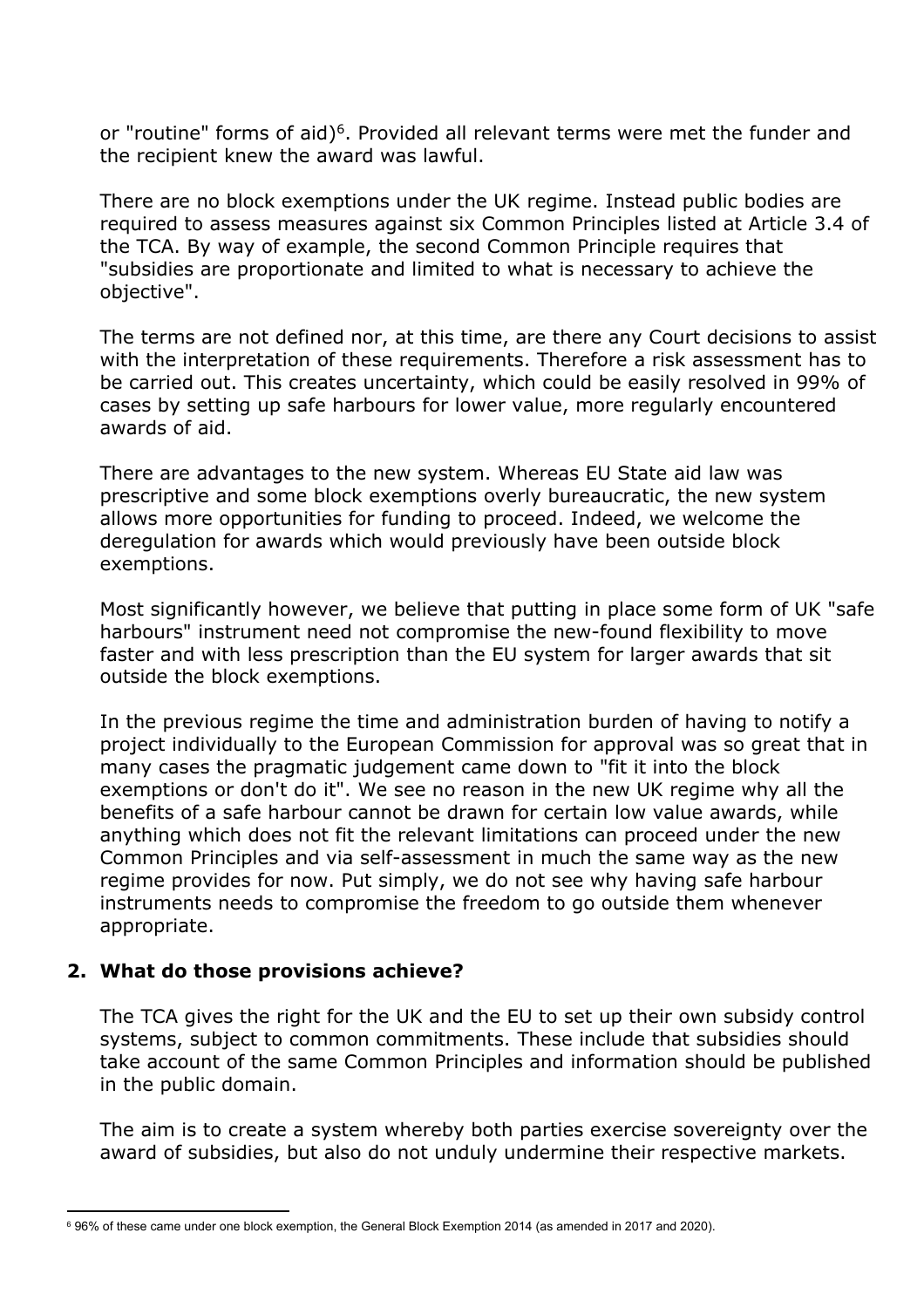#### **3. What, if any, challenges arise because of those provisions? How should these challenges be addressed and what support is needed, if any?**

As set out above, the UK regime can be improved. In particular, the following steps would assist public bodies by reducing the administrative burden and uncertainty of the new regime and facilitating certain policy agendas:

- set up "safe harbours" which would allow almost all subsidies to be granted quickly and with the minimum of fuss with immediate effect. These could be based on the current EU block exemptions or the UK could take a different path drawing upon what will work best for each sector (NB. if there was sufficient appetite then officials could liaise with senior practitioners in Subsidy Control to adjust / remove some of the less user friendly elements (such as changing the rules on undertakings in difficulty);
- the TCA includes a 'Small Amounts of Subsidy' provision at Article 3.2.4 which allows awards of up to 325,000 Special Drawing Rights (a currency conversion unit) to an economic actor in a 3 year period with minimal administration. However the 325,000 Special Drawing Rights currently varies at the time of the award. We recommend freezing the thresholds for one or two years;
- the UK has an obligation to establish an independent authority to oversee the regime at 3.9 of the TCA. This organisation should be properly resourced and equipped to support the public sector in making assessments outside the safe harbours, providing an amicus curiae role of asking questions which are likely to be raised in the event of a challenge and, potentially, reporting on the effectiveness of the system. Noting the importance of the levelling up agenda, there is an opportunity to base this new organisation outside London;
- again noting the levelling up agenda, there is a clear opportunity to harness Subsidy Control to encourage investment in disadvantaged areas. This need not mirror exactly the regional investment
- aid regime of the EU nor the drawing up a regional aid map that it is based on, but this can be a policy tool used to combat regional disparities and positively incentivise investment in those areas where it is least likely to occur without such assistance;
- set out clear guidance as to the situations where there may be an appreciable risk of an issue arising under the WTO rules or non-EU trade deals. Where a public body has a concern about this, set up a system where an answer will be provided within a week; and
- as we have previously said to the House of Lords EU Internal Market Sub-Committee<sup>7</sup> there is an excellent opportunity to design the rules to complement major public programmes such as the UK Shared Prosperity

 $7$  Alexander Rose evidence: The level playing field and state aid inquiry, 12 March 2020, Q32